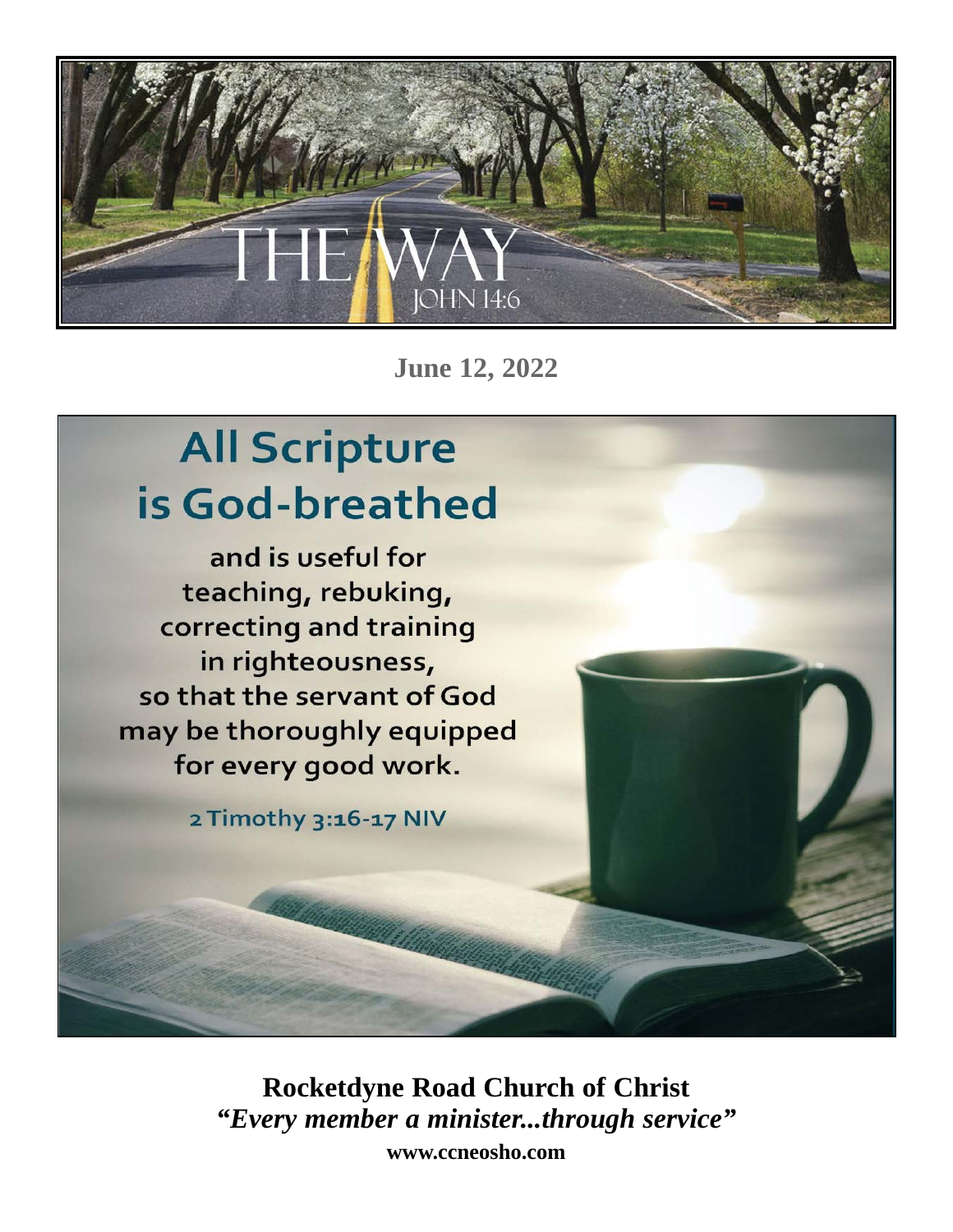

Bobby Hounschell's heart catheterization went well. There was a blockage requiring a stent. Jeremy Drake's father is recovering from a stroke and will be having pacemaker surgery. Remember Carolyn Ryan, Sherry Pollick Jones, Syler Drake, Max Ruhl, Bonnie Gray, Jerry Haught, Luci Hilliard, Dawn Dabbs, Linda Channel, Gladys Cobb, Sherry Smith, Scott Cagle, Shirley Obenshain, Dale Gray, Brian Deckman, Ralph Cope, Helen Elder, and Rachel Pyron as they deal with ongoing health issues.



## **Green Valley Bible Camp Scholarships Available**

There are some scholarships available for those who want to attend Green Valley Bible Camp this summer. We have scholarships for Day Camp and Overnight Camp sessions. If interested in one of these scholarships, see Earl Reynolds.





**Nathan Anderson Wyatt Burns Garret Douglas Jackson Schriever**



## **The Way**

*That which was from the beginning, which we have heard, which we have seen with our eyes, which we looked upon and touched with our hands, concerning the word of life—the life was made manifest, and we have seen it, and testify to it and proclaim to you the eternal life, which was with the Father and was made manifest to us—that which we have seen and heard we proclaim also to you, so that you too may have fellowship with us; and indeed our fellowship is with the Father and with his Son Jesus Christ.* 

*And we are writing these things so that our joy may be complete.*

#### *1 John 1:1-4*

In the midst of a world of persecution, crime, danger and loss, the early Christians sure spoke a lot about joy. They lived with hope and fellowship, worshipping God together with good lives. They were excited to tell others about why they were happy. And, they weren't quiet about the fact that the world was hard. They spoke about life being good in the midst of it.

The Apostles often wrote from a position that the source of this joy was from knowing and studying God's Word. They used scripture (the Old Testament) to share how good God is and that those who trust in His ways live good lives. And they declared that Jesus is the physical manifestation of the goodness of God's Word. This truth spread like wildfire!

Today, you can live with the same joy. To know the love of the Father's guidance to live well, the joy of following His Son as the manifestation of His love, and to be full of the Holy Spirit is the joy that has blessed so many lives.

So the question you should ask yourself is this: Do you study the Word of God because you feel you have to, or because you love His Word and the joy it brings to your life? Tye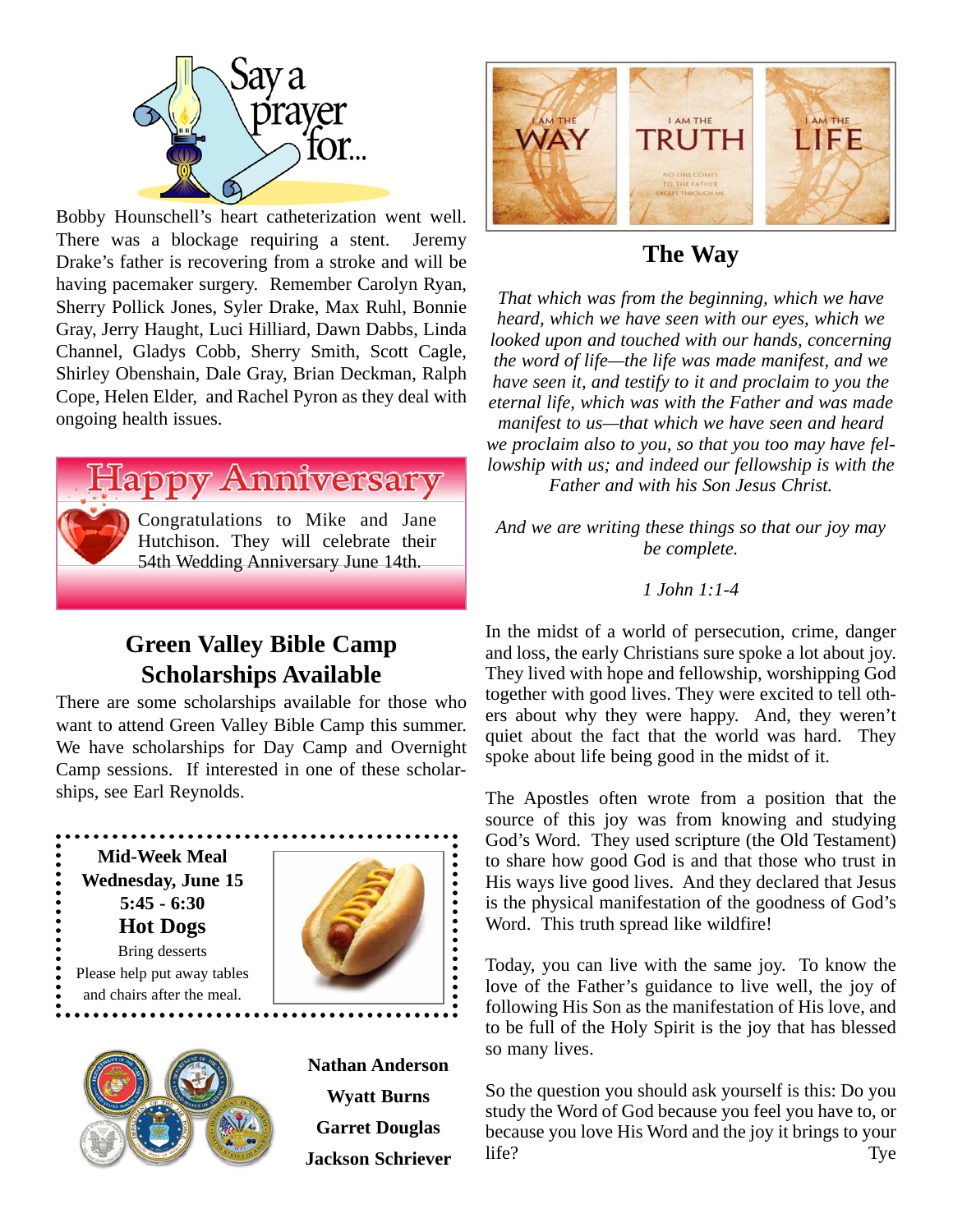

Camp Rocketdyne LITE was this week! We had FOURTEEN 4th-7th Graders helping with service projects at the Neosho Christian Schools and Stapleton Elementary School in Joplin for 3 days. We ate Chick-Fil-A the first evening and then had a "Dive In" on Tuesday night. (Like a drive-in movie, but watching from inflatable swimming pools filled with pillows and blankets instead of the back of cars since they are tweens and can't drive!) So much fun and hard work from both our teens and tweens the past two weeks!! [Photos below]

We had 17 sign up for our Secret TNT Kickoff this past Thursday! We were the first to watch the new Jurassic World movie a day earlier than everyone else!! Thanks to all those who attended. I hope you had fun and were pleasantly surprised!

This week's TNT will be a Float Trip on Thursday, June 16th, weather permitting, from 2PM to around 9PM. We are limited to the first 12 teens who sign up to use the canoes; but you may bring your own kayak if you provide transportation. Tye Zola will be leading this event as I will be out of town this week. So please RSVP with him. If you have any questions, please contact Tye.











# **For Ages 3 years - 4th Grade**

Thank you to Renee Lewis for teaching us a lesson about Gentleness. Join us today for a lesson about Self Control, a Fruit of the Spirit.

## **May Memory Verse**

*"All I want is to know Christ and the power of His rising from death..." Philippians 3:10*

Just a reminder, whenever you are ready, you can say the memory verse to the Imagination Station teacher for a treat from the treasure box!

## **Schedule**

**Today - June 12**

Lesson: Self Control Teacher: Karen Pyron Helpers: Marla Davis, Lane Pyron Monitor: Sage Crane

**June 19**

Lesson: Self Control Teacher: Megan Ryan Helpers: Heather Merrill, Nash Crane Monitor: Brian Lewis

**June 26**

Lesson: Fruits of the Spirit Teacher: Laura Stipp Helpers: Renee Lewis, Rush Crane Monitor: Phillip Whiteman